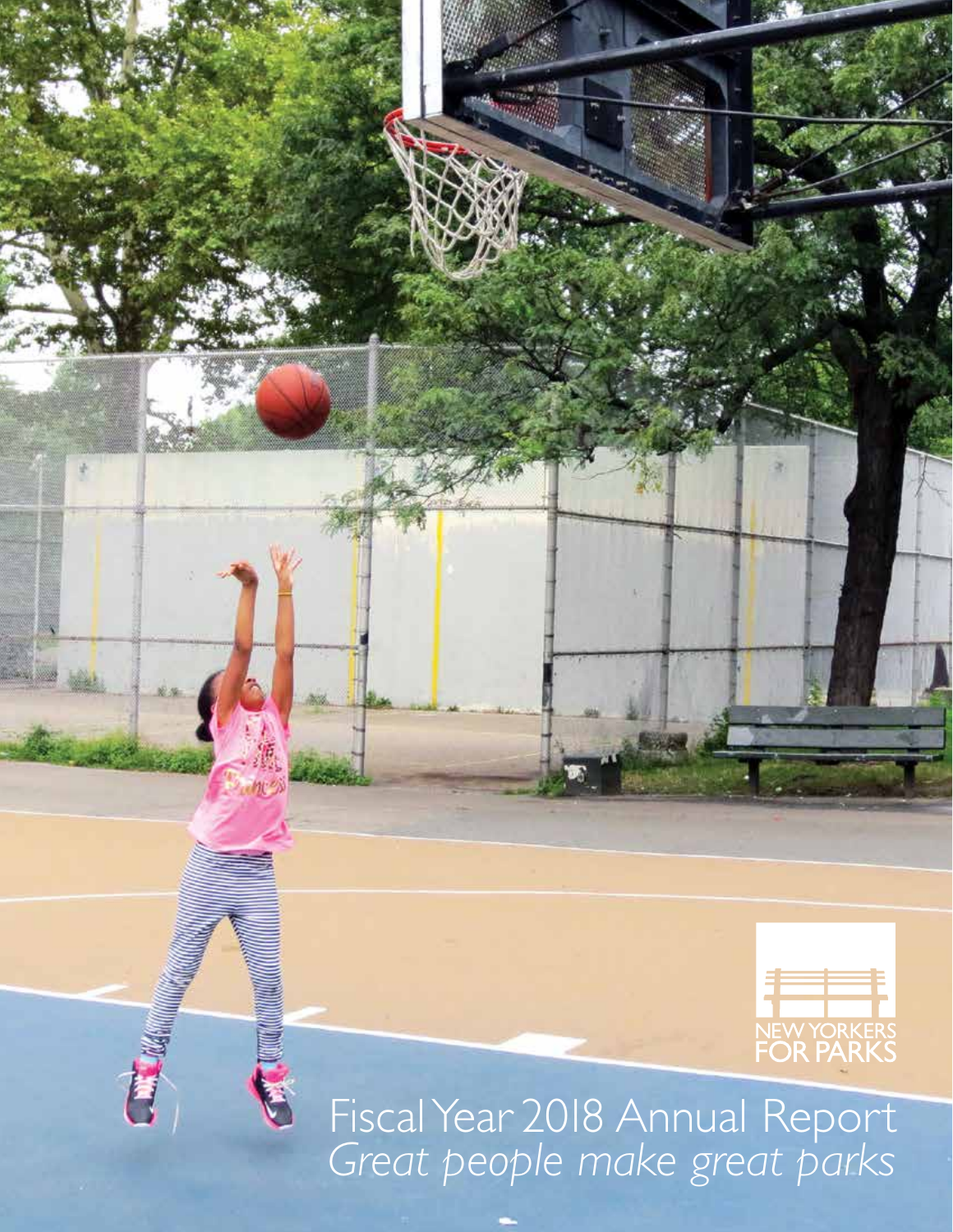## Letter from the Executive Director



New Yorkers for Parks (NY4P) brings together local advocates and park enthusiasts from across the city to work towards safe, equitable, and well-maintained parks and open spaces citywide. During fiscal year 2018, NY4P expanded our team to increase our capacity, collaborated with elected officials, launched a redesigned website, and brought more people together through new initiatives and events. This work reflects our vision for greater parks equity in NYC: that all residents, in all neighborhoods, have access to quality parks and open spaces.

What makes NY4P unique, and what we find important to recognize, is that our impact is greater than the sum of our parts. **The success of our initiatives, both longstanding and new, is a testament to the love that New Yorkers have for their parks and open spaces.** 



We are honored to work with incredible partners, from nascent community groups and individuals to large conservancies, to ensure that local spaces remain treasured for years to come. It is dedicated volunteers, hardworking peer organizations, and generous supporters who are the true parks champions. With the help of all of these partners, we have expanded our programming and reach. Our new Open Space Dialogues panel series brought together over 300 industry experts and community advocates to discuss open space challenges. Our advocate network reached out to 70% of the City Council this summer to save 150 essential park workers and gardener positions that would have been cut from the City budget. The Daffodil Project, celebrating its 16th year, saw a record number of registrations and brought over 450,000 free bulbs to individuals and community groups in all five boroughs.

In an ever-evolving city, we know the importance of being agile and responsive to change, which is why we embarked on a comprehensive business planning process. The resulting Five Year Business Plan reflects the input of a variety of stakeholders and focuses

our efforts in three main areas: research and policy, convening, and community engagement. The groundwork and early implementation of the Business Plan in Fiscal Year 2018 set the stage for NY4P to broaden our reach and deepen our impact to ensure meaningful, lasting change.

From pocket parks to athletic fields and playgrounds, public plazas to street tree beds and community gardens: parks and open spaces are the soul of our city. In an ever-densifying urban metropolis, these spaces are essential to the thriving, vibrant city we all know and love.

Thank you to all of the parks supporters who are with us in this work.

Go parks!

Sincerely, Lynn B. Kelly

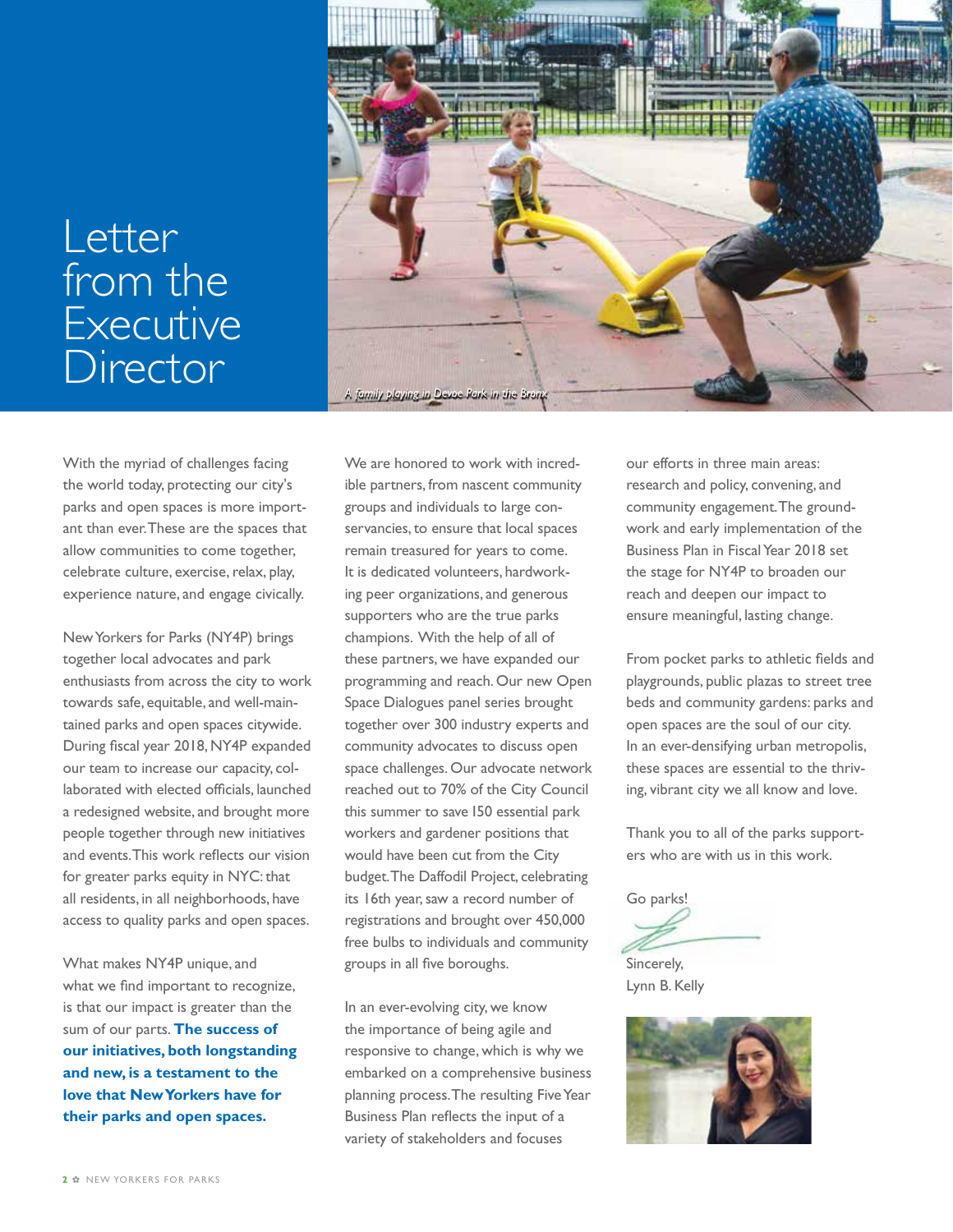

**WE SHARED**

our data and resources with 17,000+ New Yorkers



**WE GREW** 1,700 more people got to know us this year



**WE EDUCATED**

Over 900 people came to our workshops, trainings, and webinars



**WE EMPOWERED** more than 26,000 Daffodil Project volunteers across all five boroughs





partner organizations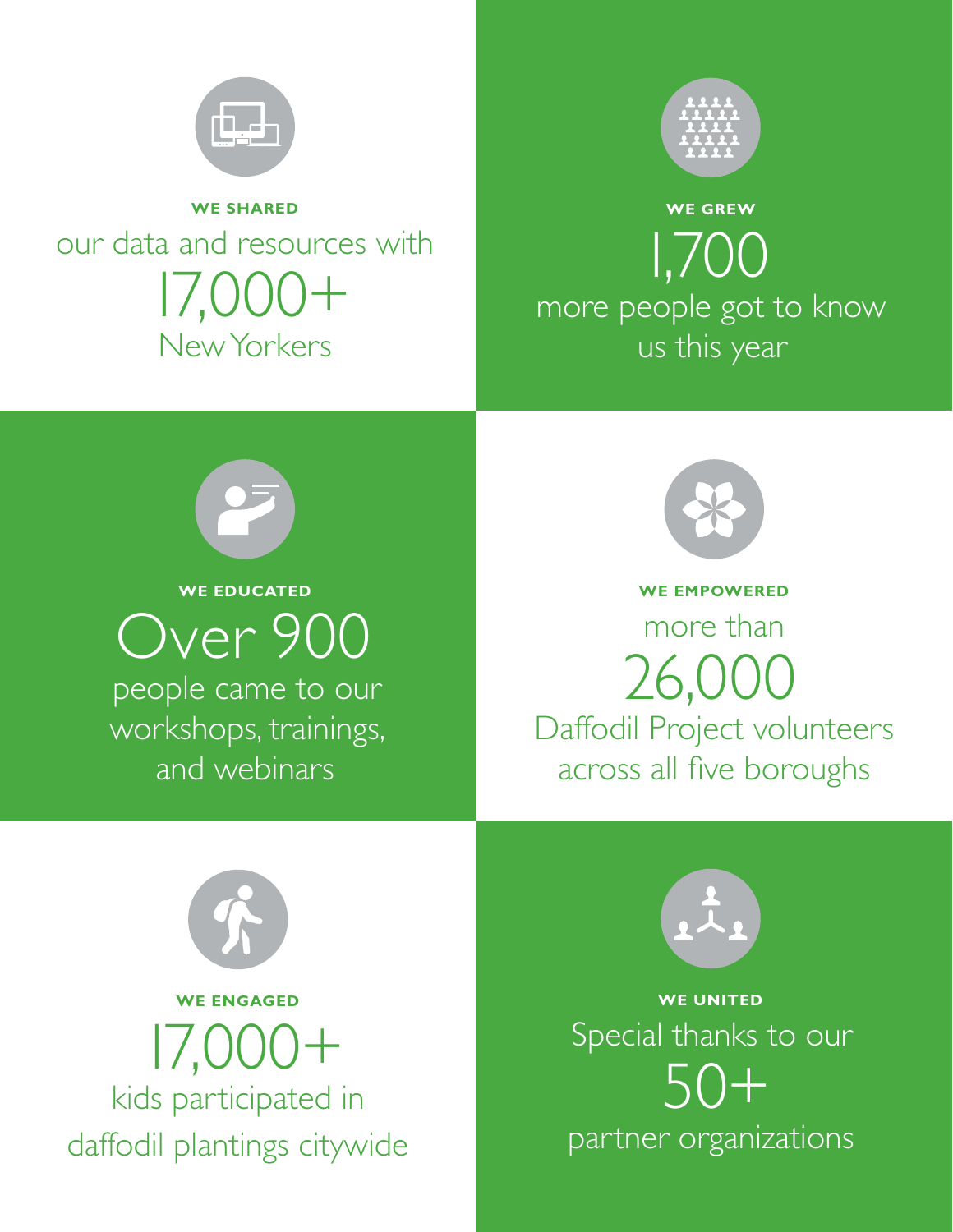## We shared our data and resources with New Yorkers



**DATA-DRIVEN RESEARCH** *remains a staple of our support of parks and open spaces for all neighborhoods. By developing engaging, informative reports and resources, both in print and online, NY4P ensures that all New Yorkers have the* **ACCESS AND UNDERSTANDING TO APPLY THIS DATA** *to their communities.*

### New Reports Analyzed Open Space in Brownsville & the South Bronx

We released two new Open Space Index reports simultaneously for the first time in the history of the Open Space Index. These reports, produced by NY4P since 2010, paint a picture of current open space conditions at the neighborhood level and pose recommendations to improve conditions in the future. Each report measures a neighborhood's status on 14 New York City-specific goals. We concluded that the neighborhoods of Brownsville in Brooklyn and the parts of the Bronx covered by the Southern Boulevard neighborhood study area have insufficient parkland and unacceptable park conditions. After months of collecting data, collaborating with community groups, and conducting on-the-ground research and outreach, we found that Brownsville failed 10 of the 14 open space goals, while Southern Boulevard failed II of the I4 goals. When Crotona Park, a 127-acre park located at the northwestern point of the study area, is included, Southern Boulevard still fails 8 goals. The reports offer actionable recommendations about how local advocates, elected officials,





and agencies might increase and improve open space in these communities. The recommendations reflect needs voiced by each local community: supporting the community's plan for changes to local expressways in Southern Boulevard, and increasing active programming in parks in Brownsville, among others.

## Providing Training and Sharing our Knowledge

We presented research and shared resources with larger and broader audiences at several events in partnership with national organizations. In July of 2017, Executive Director Lynn Kelly spoke on a panel at the City Parks Alliance's "Greener & Greater" conference in Minneapolis, sharing how to create parks advocacy organizations with an international audience of parks advocates and professionals. In February we participated in the Bronx Parks Speak Up, holding a workshop to train and guide groups to record their own park usage data. Our staff reached conference attendees and advocates at this and other local events throughout the year, including the annual Making Brooklyn Bloom and NYCHA Grows With Its Gardeners Conference, and presented at workshops convened by Partnerships for Parks. In June, our Director of Outreach and Programs moderated a City Parks Alliance webinar on budget advocacy for park maintenance. We are also regularly invited by various community groups to provide trainings on our materials and data collection methods, including The Point CDC and the Southern Bronx River Watershed Alliance.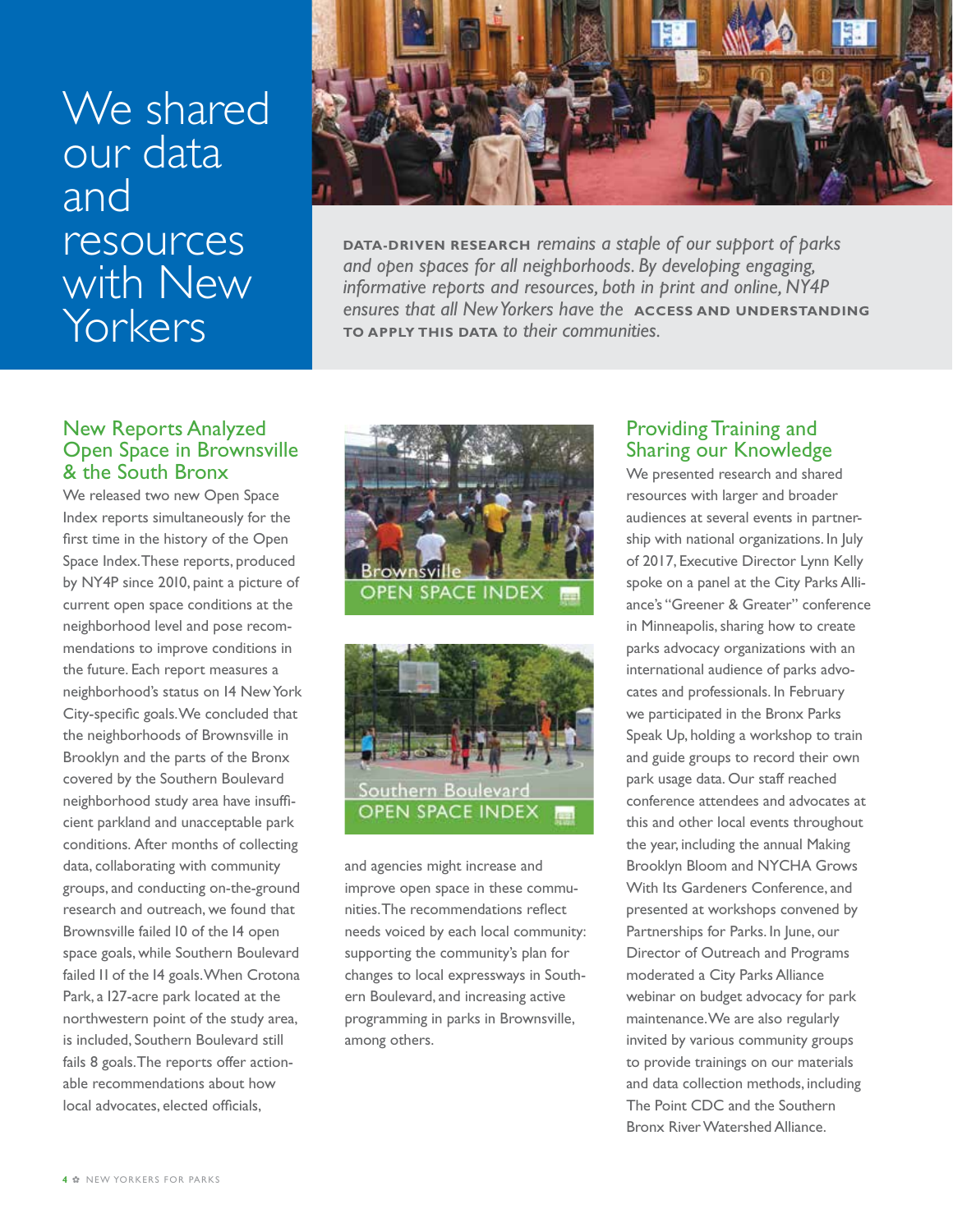

*Through new convening and community engagement initiatives,* **WE ARE BROADENING OUR REACH AND EMPOWERING MORE NEW YORKERS TO BECOME PARKS AND OPEN SPACE ADVOCATES.**

We united park and open space advocates in all boroughs



### The Public Realm Bill of Rights for New York City NY4P: Boro x Boro 2018

From February through May, we held our third annual *NY4P: Boro x Boro*  series, bringing together over 190 community groups and individuals representing all corners of the city. This year, each borough's meeting focused on turning park improvement ideas into action steps, centered around the articles of our Public Realm Bill [of Rights for New York City. We also](http://www.ny4p.org/general/public-realm-bill-of-rights-for-new-york-city)  provided time for networking and getting to know fellow neighborhood park advocates. The series culminated in our annual citywide meeting, which brought together advocates from all five boroughs to listen to the keynote speaker, City Council Member Barry Grodenchik, Chair of the Parks Committee. We reflected on our action steps and identified the roles our local elected officials can play in assisting us. [We compiled and shared](http://www.ny4p.org/client-uploads/pdf/Boro-x-Boro-AT-A-GLANCE-2018.pdf) *Boro x Boro At-A-Glance*, articulating a vision of what's most important to New York park advocates from the individuals and community groups who participated.

## 2017 Election Campaign

We organized a Parks Policy Platform for the 2017 City Council and Mayoral elections based on our Public Realm Bill of Rights to build a more uniform voice in support of NYC's diverse inventory of parks and open spaces. Working with a campaign consulting firm, we developed a detailed campaign roadmap for the 2017 City Council and Mayoral elections and created a framework for future campaigns to ensure that parks and open spaces are on the agendas of elected officials and candidates. The campaign structure allowed us to reach across districts and help bring parks and open space issues into the conversation during the election. As part of our campaign, we inquired of candidates' commitments to parks and open space issues with questionnaires in August and October 2017 which received dozens of responses, including many candidates for City Council, Comptroller, and Mayor. Because we reached out to every candidate, the campaign helped NY4P leverage existing connections to gain more attention from City Council members as the go-to-organization for parks and open space data and networking.

## Open Space Dialogues

NY4P launched the Open Space Dialogues series with support from The Rockefeller Foundation, bringing industry and community experts together in panel discussions from October 2017 through April 2018. We sought to raise the bar on the conversation around parks and open spaces as they pertain to rezonings across the city. The four-panel series included discussions on the value of open space, as well as how it relates to the design and development process, implementation, and delivery. The panels featured varied perspectives, from parks conservancies, government officials, real estate developers, and community advocates, as well as other industry professionals. With a reach of over 300 participants in-person and online, the series grew in popularity over time. To cap off the project in June, in collaboration with our project partner, WXY architecture + urban design, NY4P released *Open [Space Dialogues: A New Perspective,](http://www.ny4p.org/client-uploads/pdf/Other-reports/NY4P_OSD-Report-2018.pdf)* a public-facing document summarizing the findings and next steps from this panel series.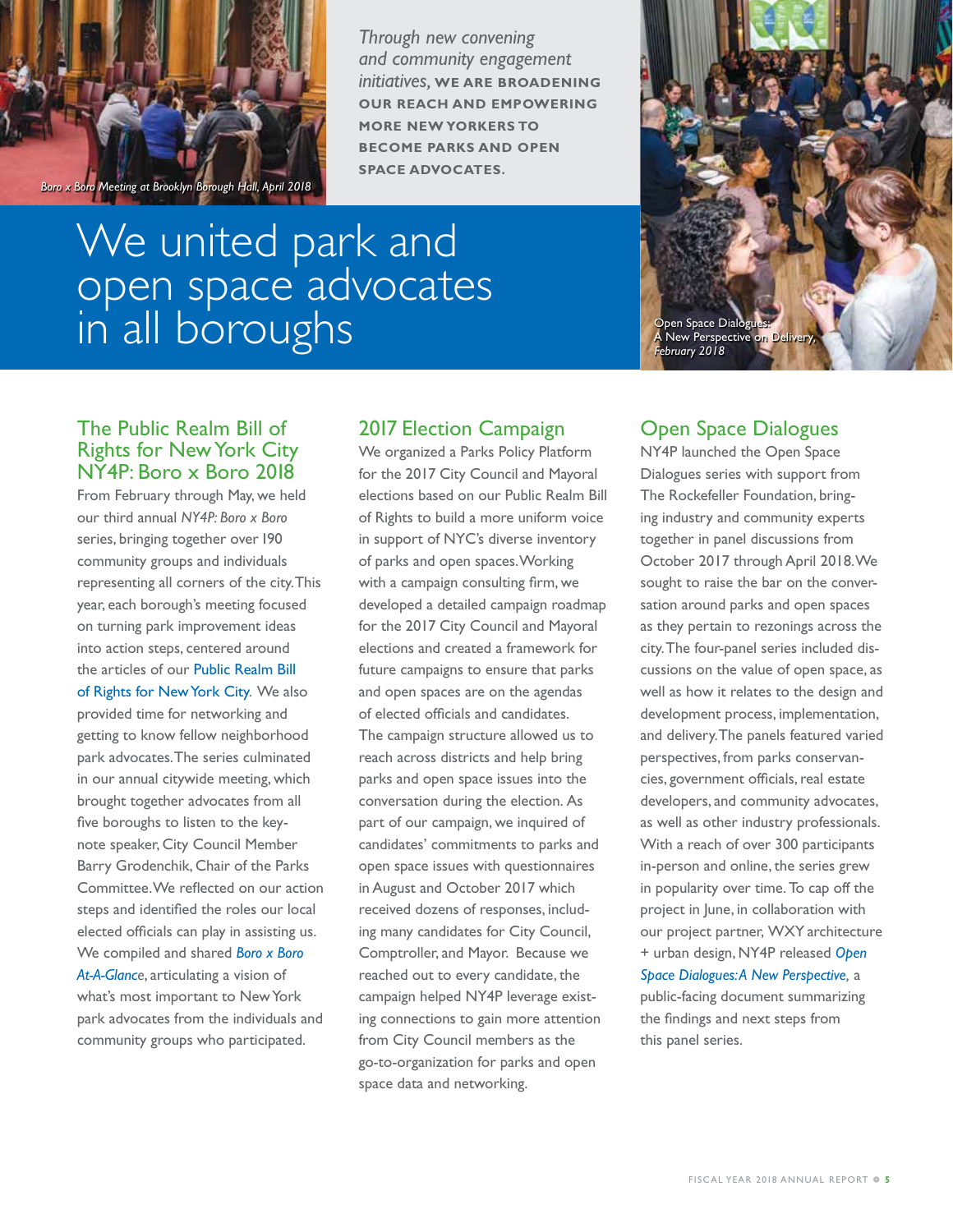

# We engaged elected officials

*We facilitate communication between elected officials and local parks advocates, a critical piece of our work* **ADVOCATING AND INFORMING ABOUT PARKS AND OPEN SPACES** *in New York City.*

## Council Member Meetings

To affect change and profoundly shape policy around NYC's parks and open spaces, we set out to meet with as many New York City Council members as possible to improve our ability to do this work. We met with 12 Council Members representing New York City's five boroughs, including the majority of the members of the Parks Committee. We shared data and strengthened relationships to inform the Council members of the parks and open space challenges and initiatives in their district. These new relationships resulted in collaborations for our events and programs, with multiple Council Members planning to host Daffodil Project distribution sites in fall 2018. Additionally, Council Member Barry Grodenchik, Chair of the Parks Committee, often called on us directly for data and information relating to current parks issues. Through this direct line to the Parks Committee Chair we connected more local advocates with his office and more effectively shared our resources on timely issues.

#### Standing Side by Side with Park Advocates *Marx Brothers Playground in East Harlem*

Jointly Operated Playgrounds (JOPs) represent 37% of all current NYC Parks playgrounds, and have become essential open space assets in the five boroughs. However, the City has assigned Marx Brothers Playground transferrable development rights as part of a project led by the State's Educational Construction Fund. This is unprecedented for parkland and is worrisome for the other 267 JOPs citywide. NY4P collaborated with the Municipal Art Society and the Trust for Public Land to submit letters to Governor Cuomo urging him to veto the alienation. The decision is currently being reviewed by the State, and we continue to closely monitor this issue.

#### *Sheridan Expressway Ramps in the South Bronx*

The Hunts Point Interstate Access Improvement Project proposes a reconfiguration of a truck access ramp, which community members believe will impede park access and endanger local pedestrians. NYS DOT has refused to evaluate the community-proposed alternative ramp location in the Draft Environmental Impact Study (DEIS).

NY4P has gone on the record multiple times requesting that NYS DOT study the community-based ramp location in their DEIS.

#### **SAVING 150 CITY PARK WORKERS AND GARDENERS POSITIONS**

 In June 2018 we urged our network to write directly to their City Council members to preserve

150 essential park workers and gardener positions for the coming fiscal year that were in danger of being cut from the City's budget. Our network reached 70% of all City Council members, resulting in the Council's approval of the \$9.6 million required to fund these positions for another year.



*NY4P Director of Research and Policy encourages review of community ramp proposal for Sheridan Expressway ramps at a press conference in March 2018*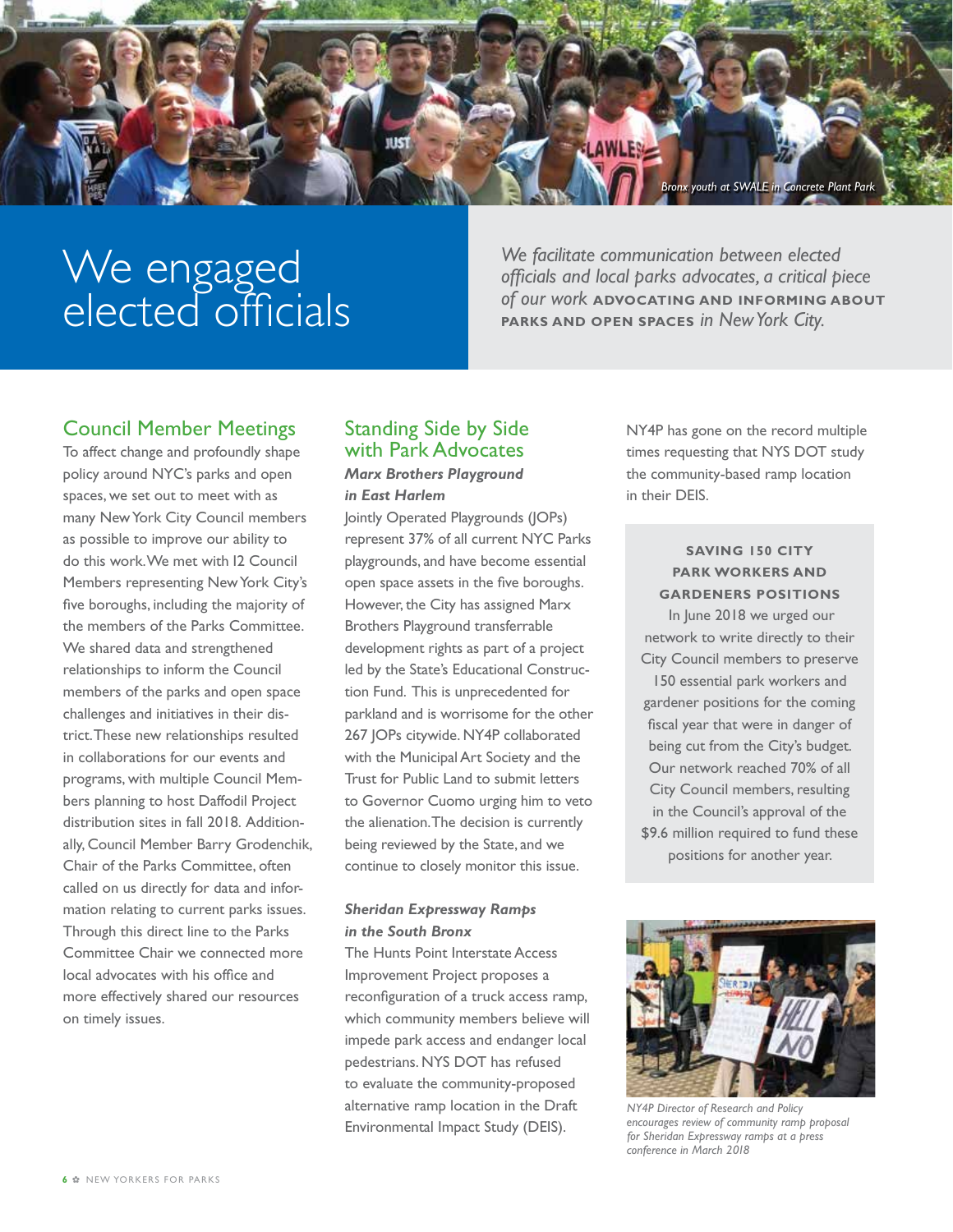We empowered more than 26,000 Daffodil Project volunteers across all five boroughs

**THE DAFFODIL PROJECT CELEBRATED 16 YEARS** *of providing free bulbs to volunteers and community groups – cultivating new park stewards and beautifying communities.*



### 16 Years of The Daffodil Project

Founded in 2001 as a living memorial to the lives lost on September 11th, The Daffodil Project remains one of the largest volunteer efforts in the city's history. The 2017 Daffodil Project season had a record number of bulb requests, and we distributed 450,000 daffodil bulbs to individuals and community groups in all five boroughs. To date, we have brought over 7 million daffodils to public spaces across New York City, with the help of over 100,000 volunteers, from young students to corporate groups. This year we launched a new partnership with New York Edge, an organization providing after-school activities for underprivileged students. Through this collaboration we held plantings at five different schools – one in each borough – engaging more than 80 students in planting over 1,000 bulbs in their schoolyards and gardens.



 *"Here at P.S. 59 we are grateful for the Daffodil Project because it has allowed our students to not just plant a bulb on school grounds and beautify our green spaces – it has allowed them to connect to a larger group of volunteers."* **FRIZZI-LILIAN LINCK**, *P.S. 59 Harborview School PTA*

#### **2018 DAFFODIL BREAKFAST HONOREES**

*The Lynden B. Miller Citywide Award Recipient* New York Edge (formerly Sports and Arts in Schools Foundation)

BOROUGH DAFFODIL AWARD RECIPIENTS

*Bronx*: Friends of Soundview Park

*Brooklyn:* Friends of Carroll Park

*Manhattan:* The Friends of the Adam Clayton Powell, Jr. Boulevard Malls

*Queens:* Astoria Park Alliance

*Staten Island:* PS59 PTA The Harborview School: The Harbor Learning Garden/Green Thumb Committee

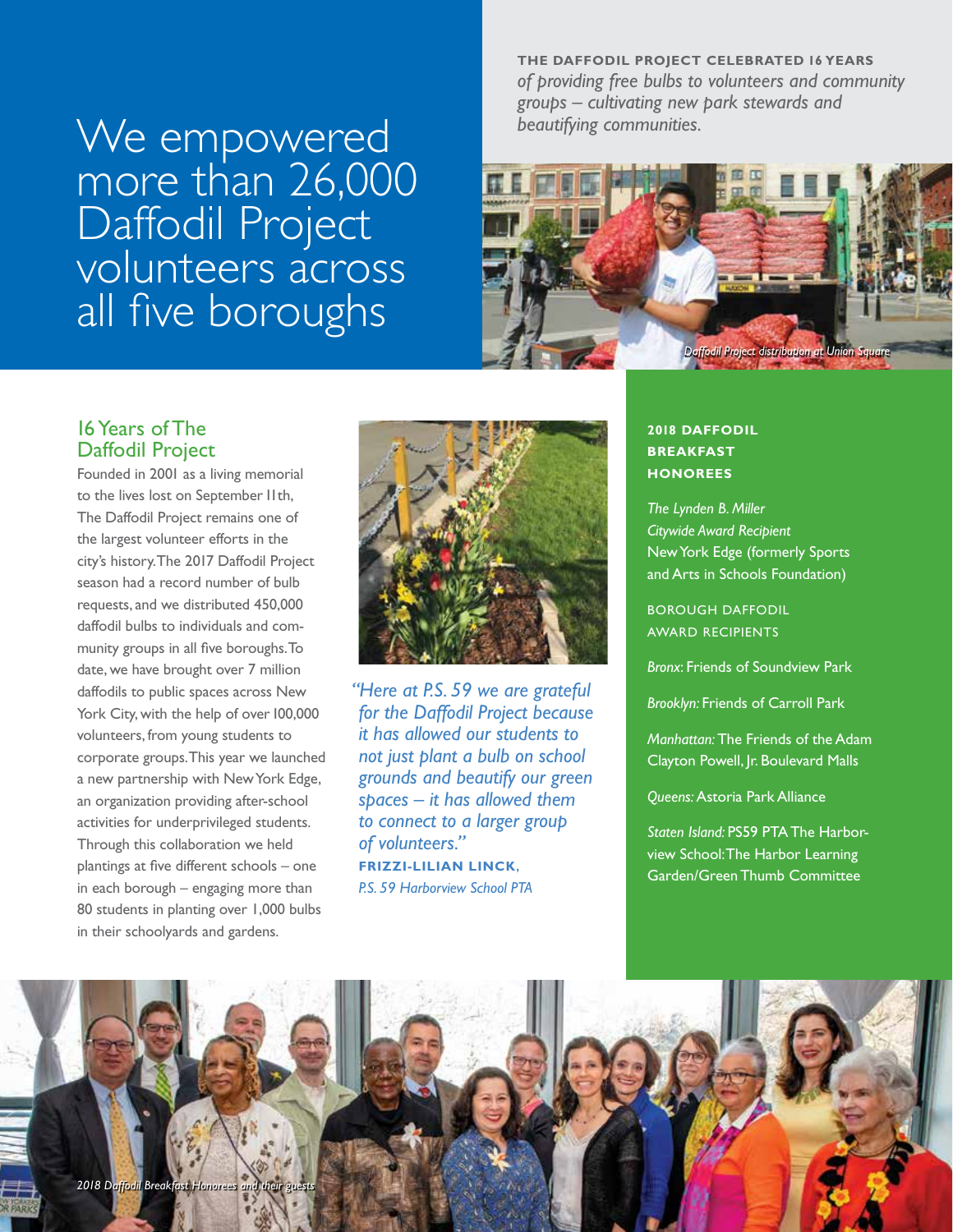



### New Website Design

In an effort to make our resources more accessible, we launched a new website in the winter of 2018. The new, mobile-friendly design ensures that our growing network can easily access our resources in a simplified, visual and engaging way. Since the launch, we average 300 more visitors per month. Here's some of what our new website has to offer:

- *Improve Your Park* find all of [our advocacy tools in one easy to](http://www.ny4p.org/improve-your-park/improve-your-park-overview)  access place, including webinars
- *Translated content* learn more [about parks advocacy in your native](http://www.ny4p.org/improve-your-park/mejore-su-parque)  language: English, Spanish and simplified Chinese
- *Interactive Research Library* personalize the filters to sort through NY4P's more than 85 [reports and resources for areas](http://www.ny4p.org/data-and-research/research-library)  in all five boroughs



#### **A SPECIAL THANKS TO OUR MANY PARTNER ORGANIZATIONS THIS YEAR!**

Banana Kelly CIA The Battery Berlin Rosen BIG Reuse **Blackspace** BJH Advisors Brooklyn Borough President's Office Brooklyn Public Library Bronx Community Health Network Bronx River Alliance Brownsville Community Justice Center B. Sessions Law City Parks Alliance Clinton Housing Development Corporation Design Trust for Public Space Downtown Alliance El Puente Friends of Brownsville Parks **GreenThumb** Grow to Learn NYC Hudson River Park Trust Mathews Nielsen Landscape Architects Mothers Out Front The Municipal Art Society of New York Natural Areas Conservancy National Parks of New York Harbor Neighborhood Plaza Partnership

New York City Council New York City Community Garden Coalition

NYC & Company

NYC Department of City Planning

NYC Department of Transportation

New York City Economic Development Corporation

New York Edge

New York City Housing Authority

NYC Parks

New York Law School

New York League of Conservation Voters

New York Restoration Project

North Brooklyn Parks Alliance

The Participatory Budgeting Project

Partnerships for Parks

The Point CDC

Red Hook Conservancy

Rockaway Waterfront Alliance

South Bronx Unite

The Southern Bronx River Watershed Alliance

Times Square Alliance

Transportation Alternatives

The Trust for Public Land

Urby

Waterfront Alliance

We Run Brownsville

WXY architecture + urban design

The Whelan Group

…and many more!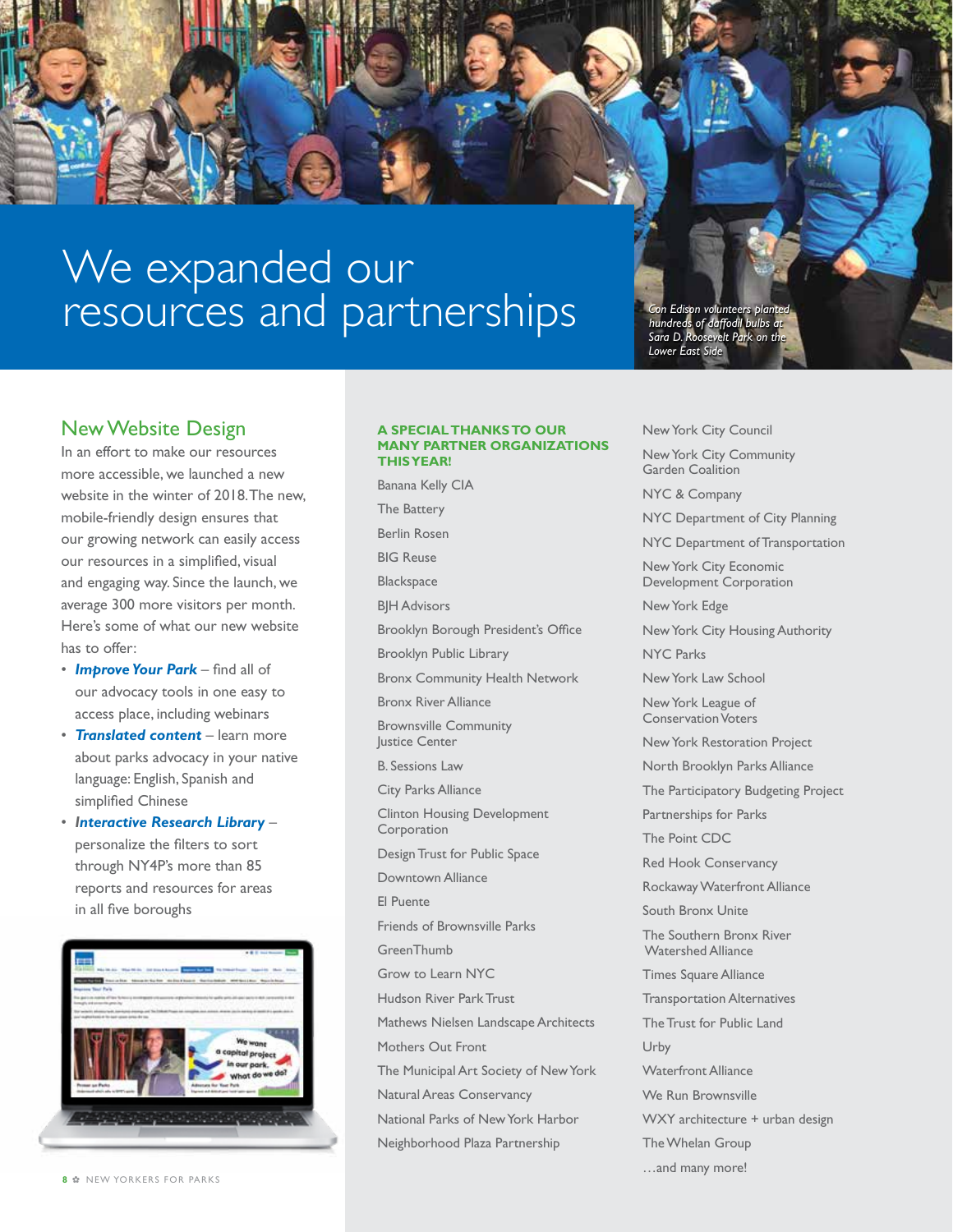## We're evolving to meet the needs of an everchanging city



NY4P has exciting initiatives lined up for fiscal year 2019. Here's a sneak peak of what's on the horizon:

## Leon Levy Fellows for Great Parks

With the generous support of the Leon Levy Foundation, we are excited to launch a new fellowship program: the Leon Levy Fellows for Great Parks. This nine-month fellowship program is designed to spur the development of young adults interested in parks and environment-related careers. It will provide hands-on field experience as well as mentoring and career-building opportunities for young professionals, while simultaneously growing our capacity as an organization. In its inaugural year we have hired one Research & Policy fellow, and hope to expand the program in the years ahead.

## Fight for Light Initiative

In summer 2018, we partnered with the Municipal Art Society to develop a citywide Fight for Light Initiative, ensuring that strong safeguards are put in place to protect the light and air that is so essential to the vitality and health of New York City's open spaces and streets. This multi-year initiative will establish a framework for new policies for New York City, make specific recommendations, and launch a campaign to have them enacted, informed by a task force of experts from many disciplines and areas of focus.

## Park Peers Meetings

Building on the success and increased interest in our convening projects, we will to host a series of Park Peers Meetings from winter 2018 through spring 2019. Made possible by the Ford Foundation, this new set of convenings will provide a fresh approach to coalition-building within and across the five boroughs, based on specific tiers of groups working within the larger parks equity conversation: from small hyper-local stewardship groups, to newly-formed borough-wide organizations and alliances, nascent local parks advocate organizations, and more tenured conservancies and alliances.

## Open Space Dialogues **Continues**

After the success of our first year of Open Space Dialogues that saw more than 300 participants in-person and online, we are launching a second series in partnership with New York Law School. This series will feature five panels from October 2018 through April 2019, free for a live audience and accompanied by livestreams and recorded video available online. Future topics may include a variety of issues, such as the intersection of parks and transportation; the creation of nontraditional public spaces and parks; active uses and recreation in parks; and open space access in communities of color.

### Open Space Index Reports in Three Neighborhoods

Building on our recent research, we plan to complete Open Space Index summary reports for three new neighborhoods: Bushwick, Brooklyn; Long Island City, Queens; and the Bay Street Corridor of Staten Island. Each of these neighborhoods is at a critical stage in its potential redevelopment where our data and expertise can have a strong impact in shaping policy on local parks and open spaces. Committed to pushing back early and often with good data, NY4P is accelerating the release of these three reports in order to meet the increasing demand from local advocates for quality data and technical support.

## Big News Coming Soon

*NY4P is collaborating on a multi-year parks budget advocacy campaign for 2019…stay tuned!*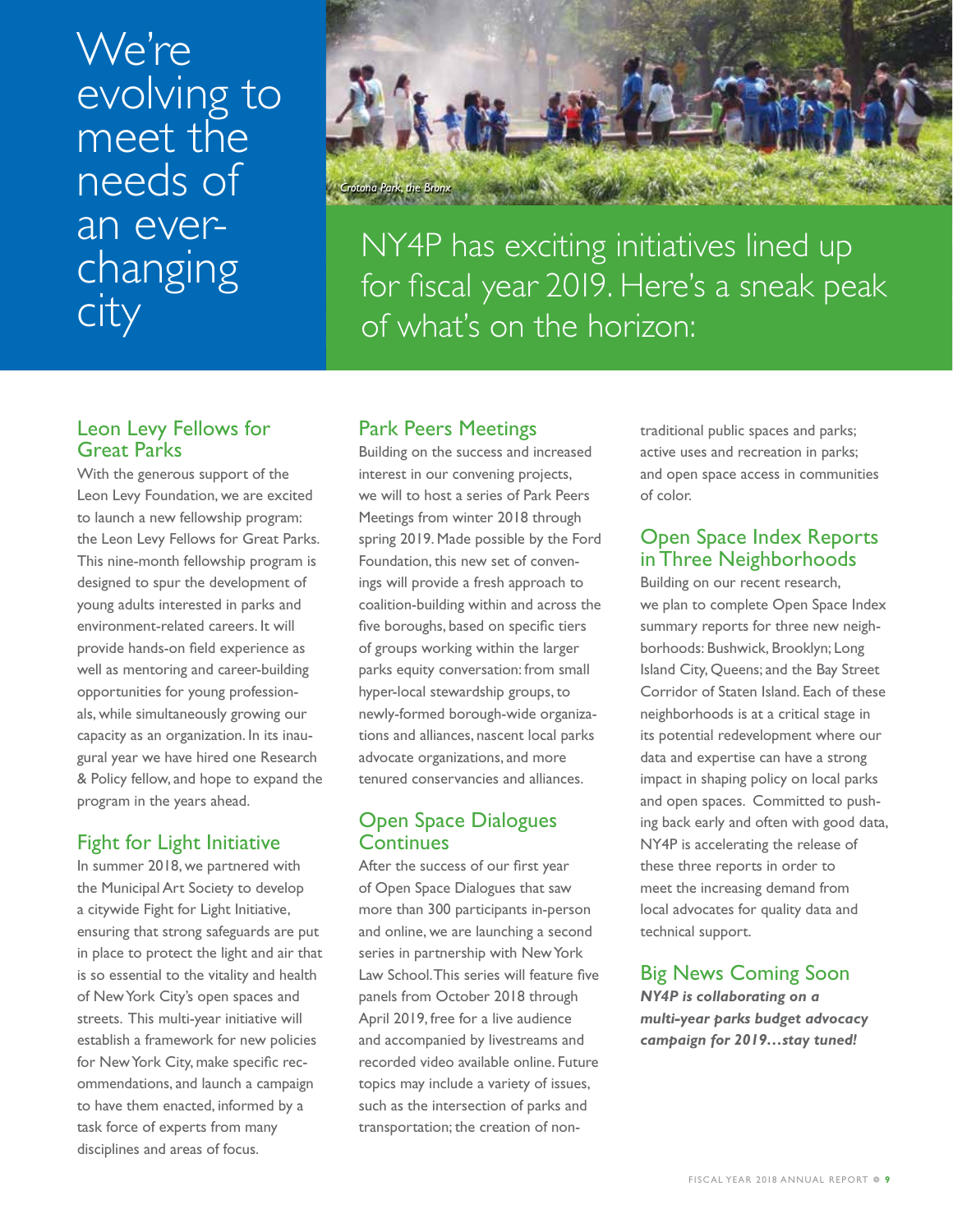

# **Jonors**

*Gifts made July 1, 2017 – June 30, 2018*

**\$100,000+** Booth Ferris Foundation

#### **\$50,000–\$99,999**

Anonymous Altman Foundation Brookfield Place The Charina Endowment Fund, Inc. Citi Ford Foundation Edward C. Wallace/Greenberg Traurig LLP Antonia & George Grumbach The J. M. Kaplan Fund The Sidney J. Weinberg, Jr. Foundation

#### **\$25,000–\$49,999**

Bloomberg Philanthropies Con Edison Company of New York, Inc. Davidson Kempner Capital Management LP Paul R. Gottsegen

#### **\$10,000–\$24,999**

Anonymous (2) The Bulova Stetson Fund Central Park Conservancy Delta Air Lines Andrea H. Fahnestock Gilder Foundation Greenacre Foundation Henry and Lucy Moses Fund, Inc Robin & Mark Hoenig IAC The Lucius N. Littauer Foundation Peter L. Malkin

New York University NYC & Company, Inc Paul, Weiss, Rifkind, Wharton & Garrison Roy and Niuta Titus Foundation, Inc. May and Samuel Rudin Family Foundation, Inc. Joseph & Diane Steinberg Fern & Michael Thomas Two Trees Management Co LLC Weil, Gotshal & Manges, LLP

#### **\$5,000–\$9,999**

Big Bucket LLC Suzanne Cochran The Cowles Charitable Trust David L. Klein, Jr. Foundation William S. Friedman Mr. Mark Gallogly & Ms. Elizabeth Strickler Suzanne and Phillip C. Handal The Hyde and Watson Foundation Leon Levy Foundation Donald B. Marron Charitable Trust Lynden B. & Leigh M. Miller Marjorie Rosen Joel Steinhaus Stober/Lafer Family Fund Diana L. Taylor

#### **\$1,000–\$4,999**

Anonymous AECOM Technology Corporation American Museum of Natural History Fred Bachman Douglas Blonsky BYC Projects Susan Calhoun Moss James F. Capalino Deirdre Carson Charina Foundation Mr. and Mrs. Henry Christensen III Suzanne Clary

*Above left: 2017 Party 4 Parks: Lynn Kelly with our Honoree, Doug Blonsky*

<del>npu</del>rty4pa

*Above: NY4P Bronx Ambassador Nilka Martell gives remarks at the 2017 Party 4 Parks*

Michel Costes

Anthony Crowell Norma T. Dana Gordon J. Davis Susan Donoghue Frances & David Eberhart Audrey & Harvey Feuerstein Forest City Ratner Companies Fried Frank Harris Shriver & Jacobson The Georgetown Company Catherine Morrison Golden Meg & Bennett Goodman Family Foundation Greater New York Insurance Company Michael and Nadine Grobstein Eloise Hirsh Cas Holloway Christine Iacovone J&AR Foundation Mark Jackson John N. Blackman Sr. Foundation Kasirer Consulting LLC Peter L. Kohnstamm Sheila Labrecque Jenny Lawrence The Litwin Foundation, Inc. Carol Loewenson & Andrew Levander Heather Lubov Richard and Ronay Menschel Eugene Mercy Morgan Stanley Maureen Mulheren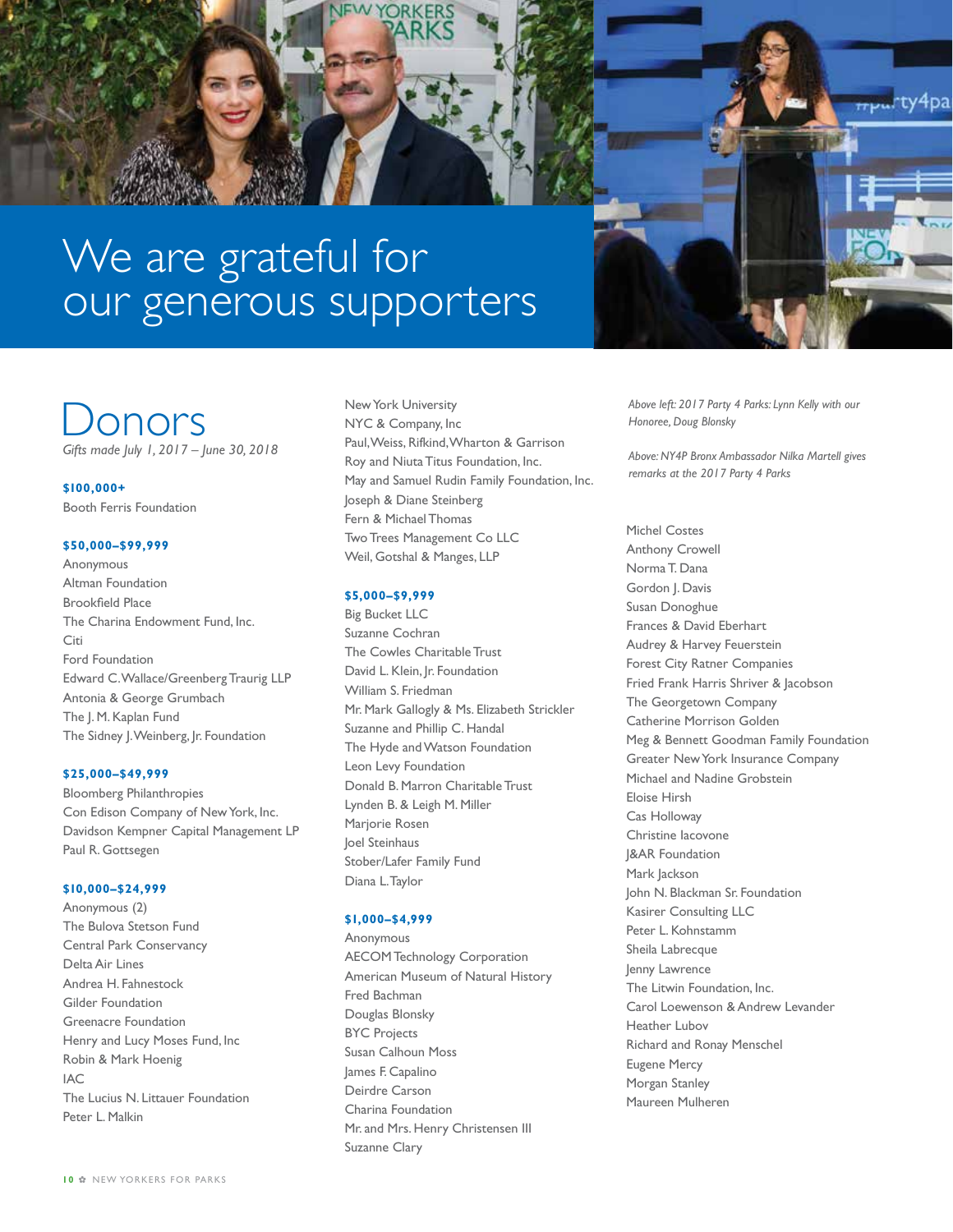James Nederlander Philip Pitruzzello Red Stone Equity Partners Phyllis Reich Ann R. Roberts Lynn Cole & Ian Rosenblum Signature Bank Strong Foundation of New York Tupper Thomas Bradley Tusk Darrell Gay & Carmen Walker-Gay Elizabeth B. Webster The Whelan Group Madelyn and Steven Wils Fund

#### **\$500–\$999**

AllianceBernstein Mr. & Mrs. Benjamin S. Baxt Adrian Benepe & Charlotte Glasser Veronica Bulgari Ann L. Buttenwieser Carter Ledyard & Milburn LLP Robert Catell Ellen J. Chesler & Matthew J. Mallow CM&F Group, Inc. Elizabeth A. Cooke Levy Paul & Paulette Cushman Samara Daly Jon Del Giorno Christian DiPalermo - CDD Strategies Barbara S. Dixon Phyllis Feder Elizabeth Goldstein Robert Hammond The Joelson Foundation Lynn B. Kelly Starling R. Lawrence Holly Leicht Susan Lowry Madison Square Park Conservancy Alison Martier Gifford Miller Marshall & Gail Miller Gillian Miniter New York Road Runners Susan Newman and Lew Wyman Louise Parent & John Casaly Betsy Smith Alan E. Steel Walentas Foundation Ltd Susan L. West Julie Wood Mary N. Young Lloyd Zuckerberg

## *New Yorkers for Parks FY 2018 Operating Report*

| <b>FY 2018 OPERATING REVENUE</b> |  | lotal Percentage |
|----------------------------------|--|------------------|
| • Foundations                    |  |                  |
| • Corporations                   |  |                  |
| • Individuals/Family Foundations |  |                  |
| Special Events (net)             |  |                  |
| eanizations?                     |  |                  |
| Government                       |  |                  |
|                                  |  |                  |

| <b>FY 2018 OPERATING EXPENSES</b>      |         | Total Percentage |
|----------------------------------------|---------|------------------|
| Community Outreach and Advocacy        | 201,676 |                  |
| Research and Planning                  | 214.438 |                  |
| Rezoning Analysis and Engagement       |         |                  |
| • Daffodil Project                     |         |                  |
| • Public Information and Communication | 139,362 |                  |
| <b>Business Plan</b>                   |         |                  |
| Management & General                   |         |                  |
|                                        |         |                  |

#### **\$250–\$499**

Anonymous Frederick W. Beinecke Alan Bell & Elisa Barnes Bloomberg LP The Blum Family Foundation Richard & Janet Bussert Ann O. Buttrick Jane R. Crotty Margaret A. Doyle & Andrew W. Capitman Edison Properties, LLC Wendy E. Feuer Gerald & Marion Galison Elizabeth Greenstein Kamillah M. Hanks Laura Hansen Jessica Hatch Sara Hobel Robert L. Hoguet, III Jennifer M. Hoppa Steven Jacobs Liam Kavanagh Florence M. Kelly Sarah Kovner Jay L. Kriegel Eric Latzky Ethan Miller Regina Myer

New York Building Congress Travis Noyes The Prospect Hill Foundation Elizabeth Barlow Rogers Thomas Russo & Georgina Russo Julie and Nick Sakellariadis Josie Sandler Linda Beech & Tom Schueller Mr. & Mrs. Warren L. Serenbetz Kirsten Shaw Lalitte C. Smith Solid State Consulting, Inc. Claudia Thompson Coralie S. Toevs Mai-Anh Tran Bethany Wall Emily L. Watson Robin and Ted Weinstein Edward B. Whitney Paul Willen

#### **IN-KIND CONTRIBUTIONS**

Greenberg Traurig, LLP IAC Pentagram Weil, Gotshal & Manges LLP Zipcar

#### **168 DONORS OF UP TO \$249**